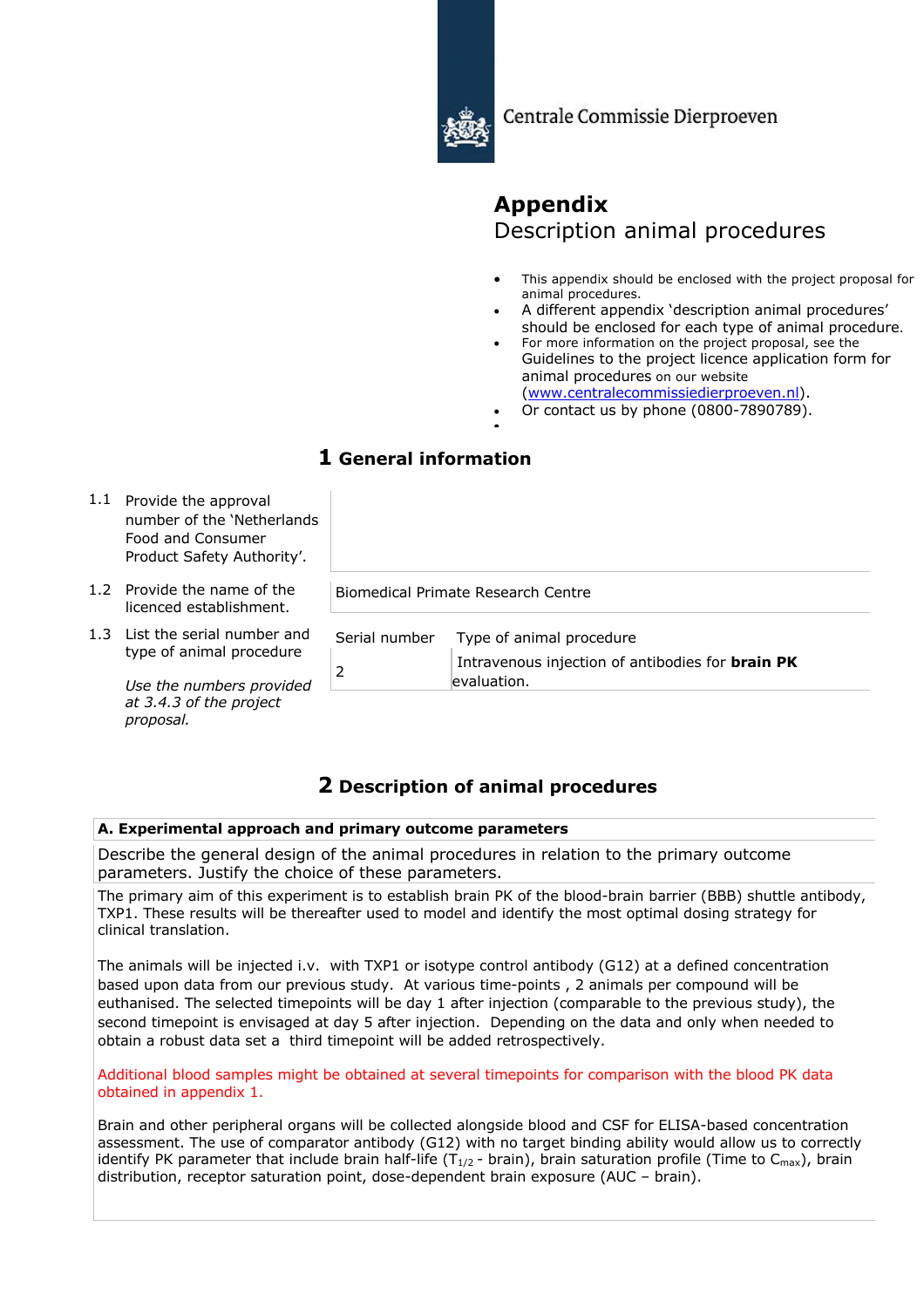Describe the proposed animal procedures, including the nature, frequency and duration of the treatment. Provide justifications for the selected approach.

Animals will be intravenously (IV) injected at saphenous vein with the compound and the negative control under sedation.

The animals will be euthanised after cardiac perfusion at specific timepoints. Organs will be collected postmortem for further analysis, including pathology if needed.

Describe which statistical methods have been used and which other considerations have been taken into account to minimise the number of animals.

In PK studies, each animal is its own control. The number of animals is based upon earlier results with comparable compounds obtained in animal studies. PK profiles are usually relatively comparable between individuals and therefore the number of animals per group can be limited. Based upon our earlier results 2 animals per group are sufficient in this study to obtain reliable results.

A maximum number of 12 animals is anticipated for the full brain PK study, using two animals per group., two compounds and three timepoints. The third timepoint will only be included when needed based upon the obtained results.

Based on our previous experience from NHP and rodent PK studies we expect the variability level of 6% CV. Consequently, it justifies the use of two animals per group per compound. The data generated from these experiments are expected to be of sufficiently low variability to generate statistically significant output while using a minimal number of animals.

#### **B. The animals**

Specify the species, origin, life stages, estimated numbers, gender, genetic alterations and, if important for achieving the immediate goal, the strain.

| Serial<br>number | Species                | Oriain      | Life stages | Number | Gender                | Genetically<br>altered | Strain |
|------------------|------------------------|-------------|-------------|--------|-----------------------|------------------------|--------|
|                  | macaca<br>fascicularis | <b>BPRC</b> | adult       | ᅩ      | Male and/or<br>female | no                     | no     |

Provide justifications for these choices

| <b>Species</b>         | This project is a follow up of CCD licence<br>20185885 in which we used Macaca<br>fascicularis. There are major differences in the expression of BBB transporters between<br>rodent and human whereas the profile is nearly identical between macaques and humans.<br>Together, this makes macaques a relevant species for this in vivo research. |
|------------------------|---------------------------------------------------------------------------------------------------------------------------------------------------------------------------------------------------------------------------------------------------------------------------------------------------------------------------------------------------|
| Origin                 | All animals will be obtained from the in-house BPRC breeding colony.                                                                                                                                                                                                                                                                              |
| Life stages            | Adult. For consistency the animals should be matched for age and bodyweight or if<br>significantly different, then distributed equally between groups                                                                                                                                                                                             |
| Number                 | 12                                                                                                                                                                                                                                                                                                                                                |
| Gender                 | It is not expected that there are gender-dependent effects, therefore males and/or females<br>can be included                                                                                                                                                                                                                                     |
| Genetic<br>alterations | No                                                                                                                                                                                                                                                                                                                                                |
| Strain                 | No                                                                                                                                                                                                                                                                                                                                                |

## **C. Accommodation and care**

Is the housing and care of the animals used in experimental procedures in accordance with Annex III of the Directive 2010/63/EU?

x Yes

No > If this may adversely affect animal welfare, describe how the animals will be housed and provide specific justifications for these choices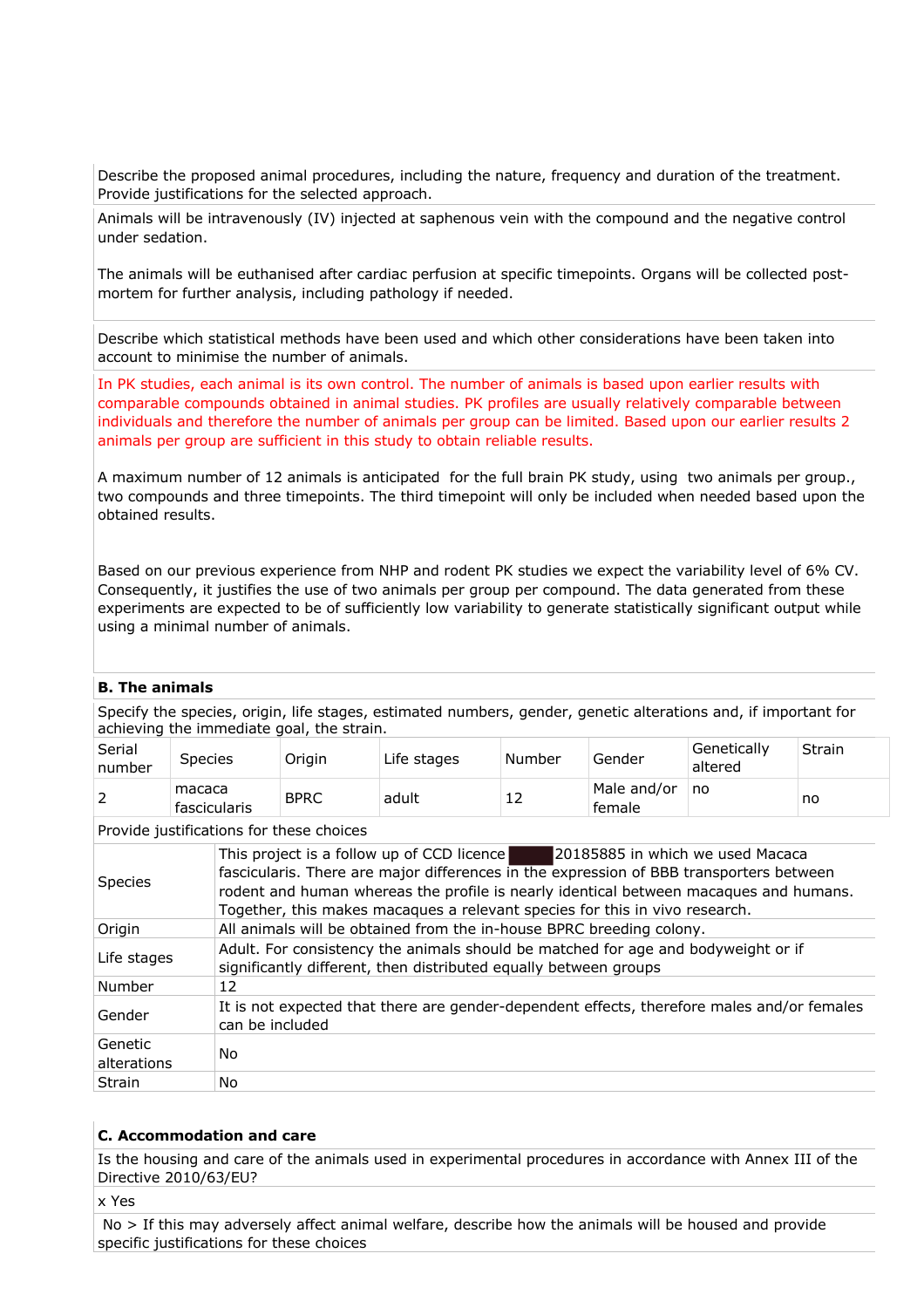## D. Pain and compromised animal welfare

Will the animals experience pain during or after the procedures?

**No** 

x Yes > Will anaesthesia, analgesia or other pain relieving methods be used?

No > Justify why pain relieving methods will not be used.

xYes > Indicate what relieving methods will be used and specify what measures will be taken to ensure that optimal procedures are used.

The compound will be injected IV under sedation and at specific timepoints the animals will be euthanised, under sedation

Describe which other adverse effects on the animals' welfare may be expected?

The animals will experience some stress due IM injection of the anaesthetic

Explain why these effects may emerge.

The animals are socially housed during this study and need to be temporarily separated for sedation

Indicate which measures will be adopted to prevent occurrence or minimise severity.

In order to limit the amount of stress, animals will be trained to cooperate for sedation procedures

## **E. Humane endpoints**

May circumstances arise during the animal procedures which would require the implementation of humane endpoints to prevent further distress?

 $No >$  Continue with question F

X Yes > Describe the criteria that will be used to identify the humane endpoints.

Given our earlier data, no humane endpoints are expected. However, it cannot be fully excluded that the higher doses of the compound will have some effect. Animals will be monitored closely and if they reach score 3 (diarrhoea) or score 2 (other), the animals will be taken out of the study and treated in consultation with the veterinarian.

|                              | <b>Score</b>   | <b>Measurement data</b>                                         |
|------------------------------|----------------|-----------------------------------------------------------------|
| <b>General impression</b>    | 0              | <b>Normal behaviour</b>                                         |
|                              | 1              | <b>Slow reaction</b>                                            |
|                              | $\overline{2}$ | Listless appearance, e.g. does not immediately come for threats |
|                              |                | or food items, uncharacteristic behavior and too much lying     |
|                              |                | down                                                            |
|                              | 3              | Apathic, limited reaction to stimuli or other animal(s) in the  |
|                              |                | cage                                                            |
| <b>Diarrhoea</b>             | 0              | <b>Normal</b>                                                   |
|                              | 1              | Soft                                                            |
|                              | 2              | Mush for more than 2 days                                       |
|                              | 3              | Watery for more than 2 days                                     |
| <b>Respiration</b>           | 0              | Normal respiration rate                                         |
|                              | 1              | Faster than normal but normal behaviour                         |
|                              | 2              | Faster than normal and less active behaviour                    |
|                              | 3              | <b>Compromised breathing</b>                                    |
| <b>Neurological symptoms</b> | 0              | No symptoms, normal behaviour                                   |
|                              | 1              | <b>Slight tremors</b>                                           |
|                              | 2              | Incoordination                                                  |
|                              | 3              | <b>Ataxic</b>                                                   |

Indicate the likely incidence.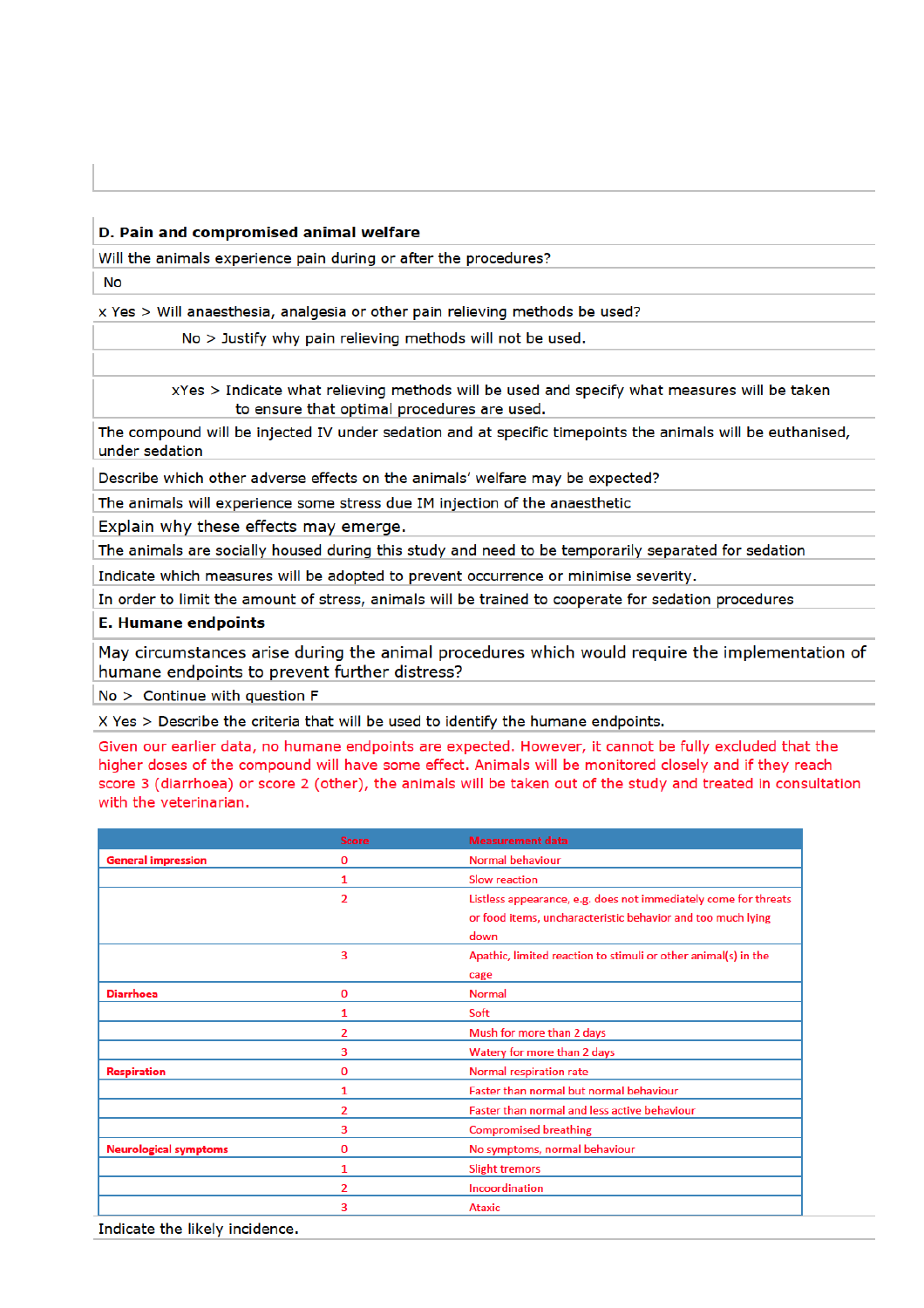## $1\%$

## **F. Classification of severity of procedures**

Provide information on the experimental factors contributing to the discomfort of the animals and indicate to which category these factors are assigned ('non-recovery', 'mild', 'moderate', 'severe'). In addition, provide for each species and treatment group information on the expected levels of cumulative discomfort (in percentages).

Sedation and subsequent administration of the compound IV: moderate At the end, the animals will be euthanised under sedation moderate

Cumulative discomfort: moderate. Animals will be euthanised at the end of this study.

### **G. Replacement, reduction, refinement**

|             | Describe how the principles of replacement, reduction and refinement were included in the research<br>strategy, e.g. the selection of the animals, the design of the procedures and the number of animals.                                                                                                                                                                                                                                                                                                                                                                                                                                                                                                                                                                                                                                                                                                                                                                                                                                                                                                                                                                                                                                                                                                                                                                                                                                                                                                                                                                                                                                                                                                                                                                                                                                                                                                                                                                                                                                                                                                                                                                                                       |
|-------------|------------------------------------------------------------------------------------------------------------------------------------------------------------------------------------------------------------------------------------------------------------------------------------------------------------------------------------------------------------------------------------------------------------------------------------------------------------------------------------------------------------------------------------------------------------------------------------------------------------------------------------------------------------------------------------------------------------------------------------------------------------------------------------------------------------------------------------------------------------------------------------------------------------------------------------------------------------------------------------------------------------------------------------------------------------------------------------------------------------------------------------------------------------------------------------------------------------------------------------------------------------------------------------------------------------------------------------------------------------------------------------------------------------------------------------------------------------------------------------------------------------------------------------------------------------------------------------------------------------------------------------------------------------------------------------------------------------------------------------------------------------------------------------------------------------------------------------------------------------------------------------------------------------------------------------------------------------------------------------------------------------------------------------------------------------------------------------------------------------------------------------------------------------------------------------------------------------------|
| Replacement | Reliable or validated in vitro transcytosis assays are not yet available for the primate<br>system. The partner is currently working on validation of the mouse system using<br>carriers that are highly effective in vivo but have yet to find an in vitro/in vivo<br>correlation. Hopefully these in vitro BBB systems will become available sometime in<br>the future, but at this point it is difficult to predict when. There are currently no in<br>vitro methods to further determine passage of the BBB and predict he kinetics of<br>compound accumulation in the brain. In silico modelling is suitable for risk<br>assessment and the determination of initial doses. However, sufficient information<br>regarding the targets, physiology and interaction with the compounds is needed for<br>reliable in silico modelling. These data are not available for the compounds studied in<br>this project.<br>TXP1 antibody able to shuttle therapeutic payloads to the brain across BBB was<br>identified using phage antibody selection method. TXP1 was subsequently<br>characterized as potentially potent BBB transported in vitro. TXP1 is specific to human<br>and monkey TfR1 and did not react to TfR1 from other tested species. The molecule<br>passed developability criteria for a clinical candidate. Subsequently, TXP1 was tested<br>for brain penetration in NHPs and showed to be very efficient in crossing BBB.<br>Further development required for clinical translation necessitates more detail analysis<br>in vivo. We propose to conduct a series of experiments to define blood PK of TXP1.<br>Critical parameters will be defined and used to model optimal dosing strategy for<br>maximal brain exposure of the molecule. When used with a therapeutic payload that<br>would translate to significantly improved drug efficiency.<br>Due to significant differences in receptor-mediated transport between distantly related<br>species the studies have to be conducted in NHPs to serve as reliable for human<br>translation. Quantitative proteomic studies have shown that there are major<br>differences in the expression of BBB transporters between rodent and human, |
| Reduction   | however the profile is nearly identical between primates.<br>The experiments will be conducted using minimal number of animals that would<br>guaranty data robustness. The experiments will follow a priority list starting with 2<br>timepoints with a subsequent timepoint added only if necessary                                                                                                                                                                                                                                                                                                                                                                                                                                                                                                                                                                                                                                                                                                                                                                                                                                                                                                                                                                                                                                                                                                                                                                                                                                                                                                                                                                                                                                                                                                                                                                                                                                                                                                                                                                                                                                                                                                             |
| Refinement  | All procedures will be performed under anaesthesia and animals will be trained to<br>cooperate as much as possible with all procedures to minimize stress. Cameras will be<br>used to allow constant observation of the animals in order to determine deviant<br>behavior to allow early intervention when needed. If needed, additional nutrients will<br>be provided.                                                                                                                                                                                                                                                                                                                                                                                                                                                                                                                                                                                                                                                                                                                                                                                                                                                                                                                                                                                                                                                                                                                                                                                                                                                                                                                                                                                                                                                                                                                                                                                                                                                                                                                                                                                                                                          |
|             |                                                                                                                                                                                                                                                                                                                                                                                                                                                                                                                                                                                                                                                                                                                                                                                                                                                                                                                                                                                                                                                                                                                                                                                                                                                                                                                                                                                                                                                                                                                                                                                                                                                                                                                                                                                                                                                                                                                                                                                                                                                                                                                                                                                                                  |

Are adverse environmental effects expected? Explain what measures will be taken to minimise these effects. x No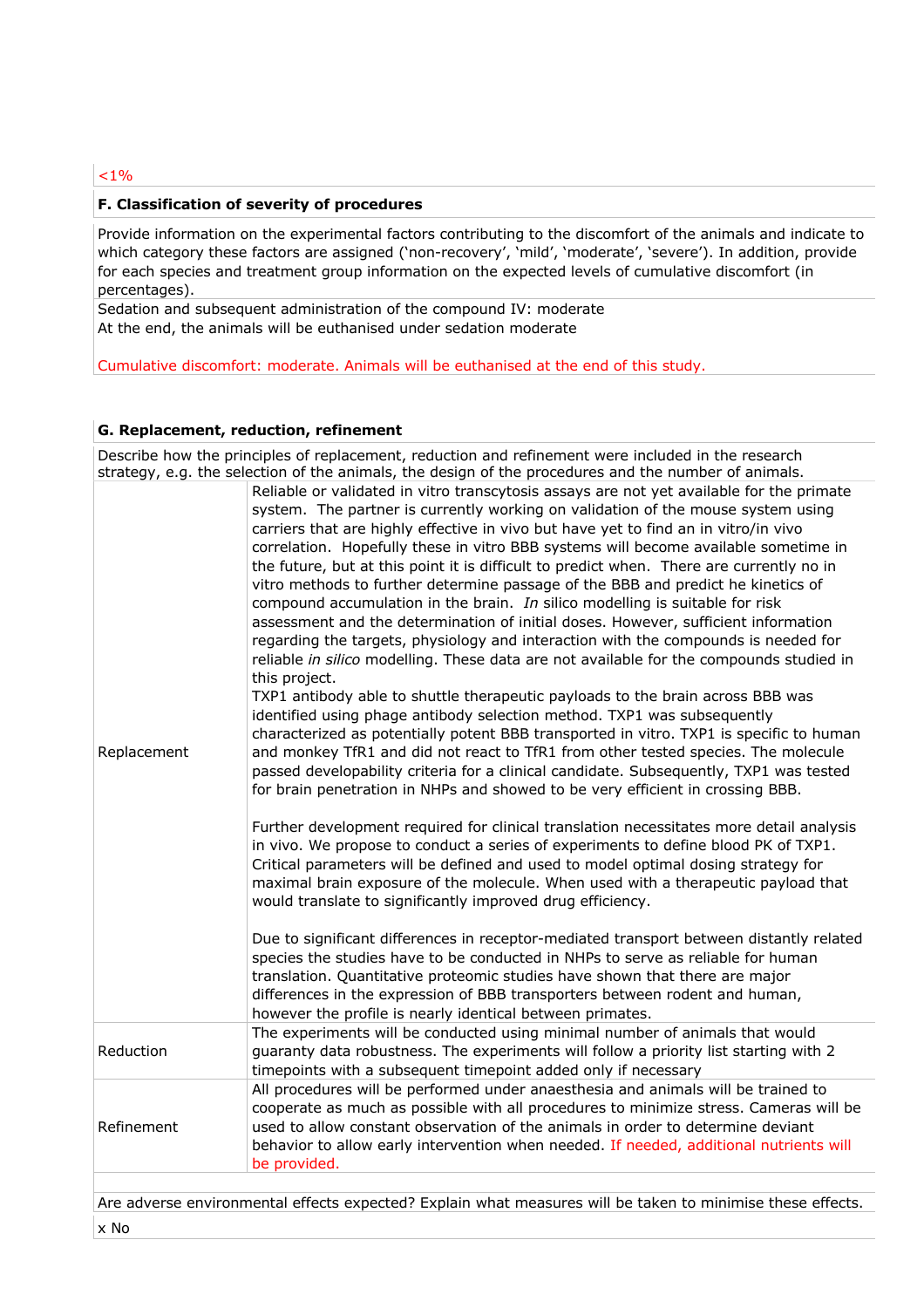Yes > Describe the environmental effects and explain what measures will be taken to minimise these effects.

#### **H. Re-use**

Will animals be used that have already been used in other animal procedures ?

No > Continue with question I.

x Yes > Explain why re-use is considered acceptable for this animal procedure.

The cumulative discomfort is this proposal moderate

Are the previous or proposed animal procedures classified as 'severe'?

x No

Yes > Provide specific justifications for the re-use of these animals during the procedures.

## **HI. Repetition**

Explain for legally required animal procedures what measures have been taken to ensure that the proposed procedures have not already been performed. If applicable, describe why duplication is required.

not applicable

### **J. Location where the animals procedures are performed**

Will the animal procedures be carried out in an establishment that is not licenced by the NVWA?

X No > Continue with question K.

Yes > Describe this establishment.

Provide justifications for the choice of this establishment. Explain how adequate housing, care and treatment of the animals will be ensured.

## **End of experiment**

#### **K. Destination of the animals**

Will the animals be killed during or after the procedures?

No > Provide information on the destination of the animals.

x Yes > Explain why it is necessary to kill the animals during or after the procedures.

To quantify brain penetration of the molecule the brain needs to be extracted. Is the proposed method of killing listed in Annex IV of Directive 2010/63/EU?

No > Describe the method of killing that will be used and provide justifications for this choice.

x Yes > Will a method of killing be used for which specific requirements apply?

X No > Describe the method of killing.

The animals will be anaesthetised and subsequently euthanised with an IV injection of pentobarbital Yes > Describe the method of killing that will be used and provide justifications for this choice.